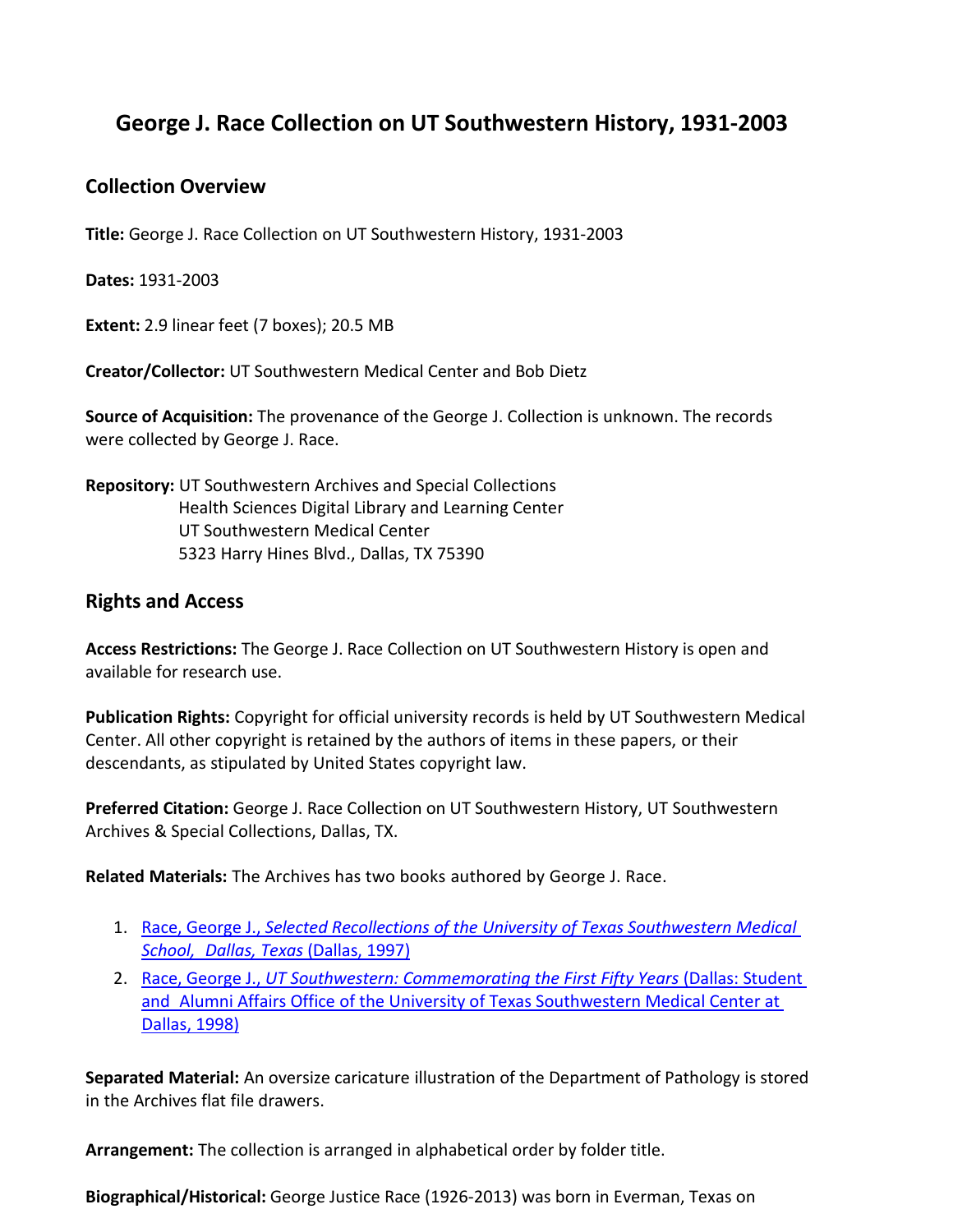March 2, 1926. He attended Texas Wesleyan College for one year and Baylor University for a second year. He then entered medical school at Southwestern Medical College. After graduating in 1947, Dr. Race interned in pathology at Duke University followed by an internship in general surgery at Boston City Hospital. He served in the Army during World War II and later in the Air Force as a flight surgeon during the Korean War. In addition to his medical degree, Dr. Race earned a Master of Science in Public Health from the University of North Carolina in 1953 and a Ph.D. in anatomy and microbiology at Baylor University in 1969. In 1955, Dr. Race joined the UT Southwestern Pathology faculty, where he remained until his retirement in 1994. In 1959, he was named Chief of Pathology at Baylor University Medical Center. He served as UT Southwestern's first Associate Dean for Continuing Medical Education and was instrumental in starting Baylor University Medical Center's A. Webb Roberts Center for Continuing Education.

Dr. Race was the editor of two history books about UT Southwestern Medical Center. The first is *UT Southwestern: Commemorating the First Half-Century*, published by the Student and Alumni Affairs Office in 1998. The book consists primarily of photographs with explanatory captions, illustrating the history of the school from its founding in 1943 up through 1997. The second book is *Selected Recollections of the University of Texas Southwestern Medical School, Dallas, Texas*, published in 1997 by the Student and Alumni Affairs Office. The second book is a collection of essays, most by faculty members, recounting the early years of the medical school. Dr. Race also assembled history displays which he would put on exhibit during UT Southwestern Medical School alumni events. Dr. Race passed away on December 17, 2013.

**Scope and Contents:** The collection consists of records from 1931-2003 that George J. Race collected for use as research and reference materials for the two history books about UT Southwestern that he edited: *Selected Recollections of the University of Texas Southwestern Medical School, Dallas, Texas* and *UT Southwestern: Commemorating the First Fifty Years.* The bulk of the records are ephemera, minutes, publications, and correspondence that document the history of UT Southwestern, including the beginning of Southwestern Medical School. A few records document Baylor University Medical Center and the medical history of Dallas in general. Many of the records were used as display materials in history exhibits Dr. Race set up for alumni events. Also included are digital transcripts of interviews conducted by Bob Dietz that Dr. Race used in his research.

# **Box and Folder List**

#### Box 1

- Folder 1: 25th Anniversary: Catharine Schulze book correspondence, 1969-1970
- Folder 2: 25th Anniversary: Catharine Schulze book correspondence, 1969-1970
- Folder 3: 25<sup>th</sup> Anniversary: Catharine Schulze book research materials, 1951-1968, undated
- Folder 4: 25<sup>th</sup> Anniversary: Catharine Schulze book research materials, 1951-1953, 1957-1968, undated
- Folder 5: 50th Anniversary: Bob Dietz book, 1993-1996
- Folder 6: 50<sup>th</sup> Anniversary: History book development, 1995-1998
- Folder 7: 50<sup>th</sup> Anniversary: Southwestern Medical School, general, 1992 and undated
- Folder 8: Alumni Class directories, 1945-1997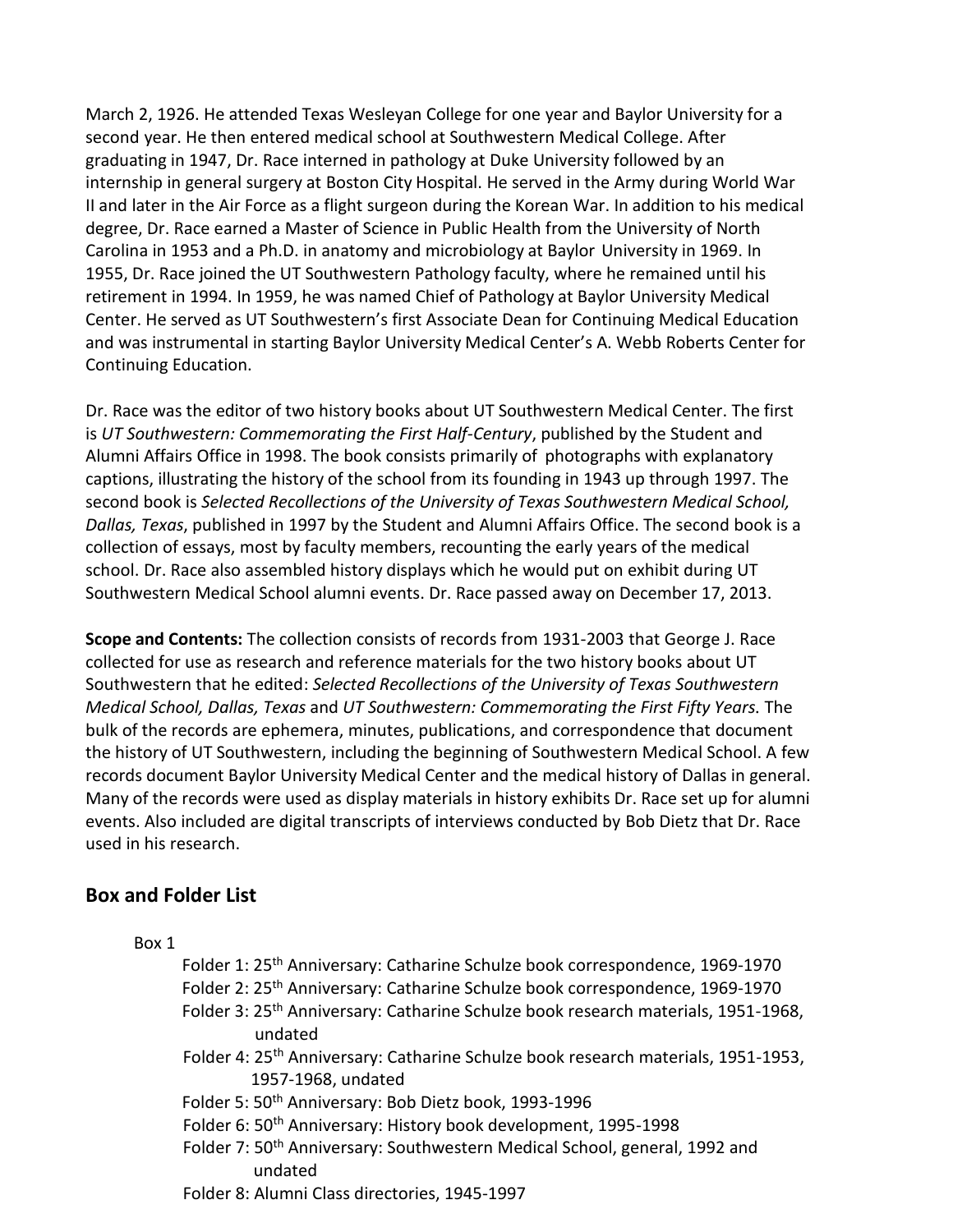Folder 9: Baylor College of Medicine medical board photonegative, c. 1940

- Folder 10: Baylor College of Medicine Oral History Project: Hill, Joseph M. and Smith, Ralph Calvin, 1987
- Folder 11: Baylor College of Medicine/Southwestern Medical School, 1946, 1992
- Folder 12: Baylor University: Executive Committee meeting minutes, 1931-1932
- Folder 13: Baylor University Medical Center, Department of Pathology booklet, 1981
- Folder 14: Baylor University Medical Center centennial history book draft, 2003 Box 2

- Folder 1: Cancer Center, 1973, 1992-1997
- Folder 2: Cancer Center development at Baylor University Medical Center and UT Southwestern, 1971-1974
- Folder 3: *Carl A. Moyer – The Dallas Years* / by Ernest Poulos, 1999
- Folder 4: Carwile, Florence Cary (Edward H. Cary's daughter) Letter, 1994
- Folder 5: Charles Cameron Sprague Distinguished Chair in Biomedical Science booklet, 1990
- Folder 6: Dallas Doctors Club, 1912-1992 booklet
- Folder 7: Departments/Divisions: Anatomy and Cell Biology, undated
- Folder 8: Departments/Divisions: Anesthesiology and Pain Management, undated
- Folder 9: Departments/Divisions: Biochemistry, undated
- Folder 10: Departments/Divisions: Cell Biology and Neuroscience, 1984
- Folder 11: Departments/Divisions: Dermatology, undated
- Folder 12: Departments/Divisions: Family Practice and Community Medicine, undated
- Folder 13: Departments/Divisions: Infectious Disease and Immunology, 1992
- Folder 14: Departments/Divisions: Internal Medicine, 1993-2001
- Folder 15: Departments/Divisions: Microbiology, 1985-1997
- Folder 16: Departments/Divisions: Molecular Biology and Oncology, 1999
- Folder 17: Departments/Divisions: Nephrology, 1992 and undated
- Folder 18: Departments/Divisions: Neurology, 1992 and undated
- Folder 19: Departments/Divisions: Neurosurgery, 1992 and undated
- Folder 20: Departments/Divisions: Obstetrics and Gynecology, 1992-1997, undated
- Folder 21: Departments/Divisions: Ophthalmology, 1992-1993, undated

#### Box 3

- Folder 1: Departments/Divisions: Orthopaedic Surgery, 1992-1997, undated
- Folder 2: Departments/Divisions: Otorhinolaryngology, 1992-1997, undated
- Folder 3: Departments/Divisions: Pathology, 1993-2002, undated
- Folder 4: Departments/Divisions: Pediatrics, 1958-1960, 1990-1999, undated
- Folder 5: Departments/Divisions: Pharmacology, 1992-1994, undated
- Folder 6: Departments/Divisions: Physical Medicine and Rehabilitation, 1973, 1993- 2002, undated
- Folder 7: Departments/Divisions: Physiology, 1969, 1983-1997, undated
- Folder 8: Departments/Divisions: Plastic Surgery, 1993 and undated
- Folder 9: Departments/Divisions: Psychiatry/Psychology, 1992-2002, undated
- Folder 10: Departments/Divisions: Radiology and Radiation Oncology, 1992-1999, undated
- Folder 11: Departments/Divisions: Rheumatic Disease unit, 1992 and undated
- Folder 12: Departments/Divisions: Surgery (including divisions), 1992-1997,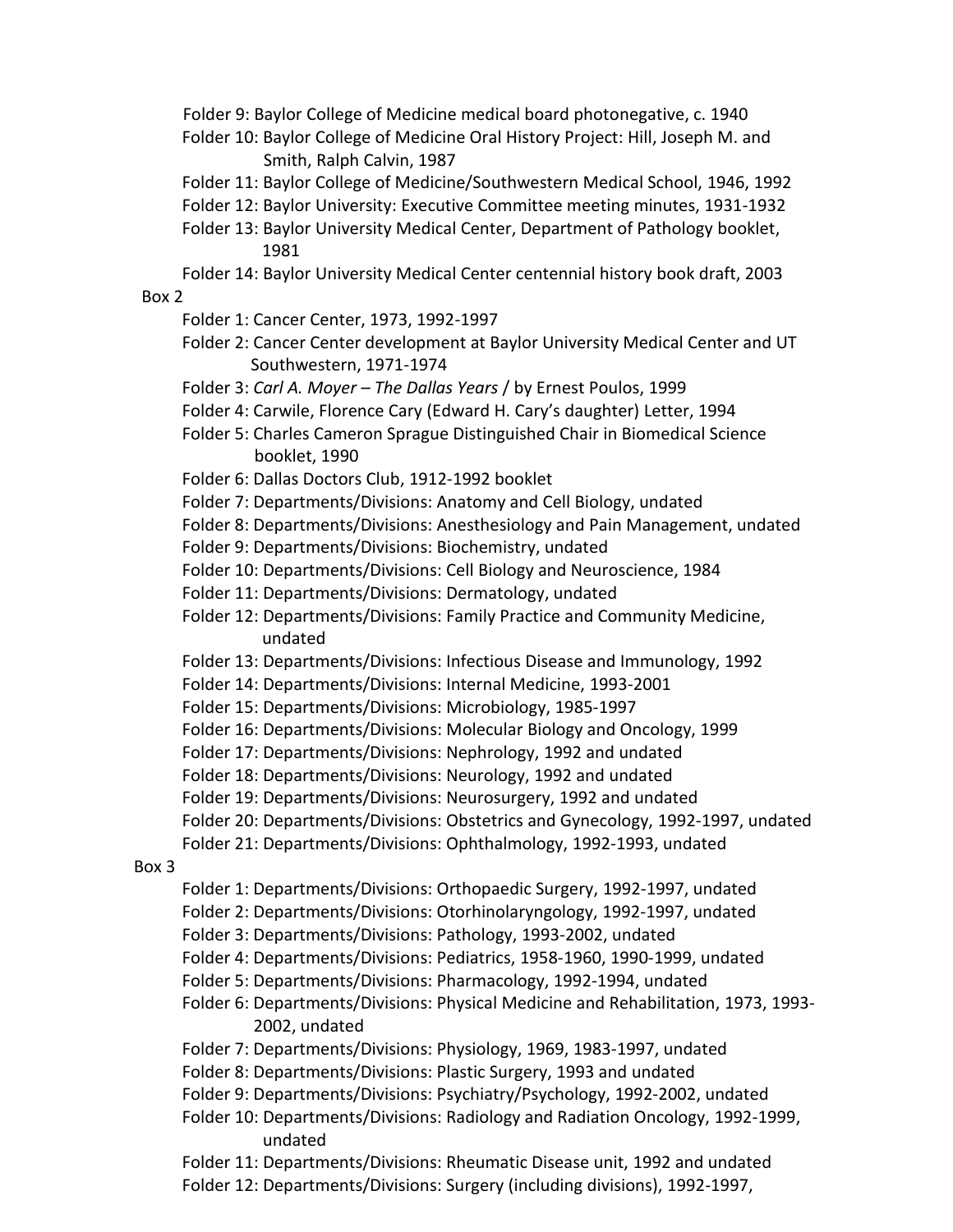undated

- Folder 13: Departments/Divisions: Surgery (including divisions), 1992-1997, undated
- Folder 14: Departments/Divisions: Surgery, *A History of the Department…* book, final draft, 1992

#### Box 4

- Folder 1: Departments/Divisions: Surgery *An Impossible Dream* by James O. Robinson, M.D., 1988
- Folder 2: Departments/Divisions: Surgery *An Impossible Dream* by James O. Robinson, M.D., 1988
- Folder 3: Departments/Divisions: Surgery *An Impossible Dream* by James O. Robinson, M.D., 1988
- Folder 4: Departments/Divisions: Urology, 1992-1997, undated
- Folder 5: Donald W. Seldin Chair in Internal Medicine Alumni Fundraising, 1988
- Folder 6: Forensic Sciences/Medical Examiner System, undated
- Folder 7: Galt, Jabez: letter and photographic negatives, 1997
- Folder 8: Graduate School of Biomedical Sciences, undated
- Folder 9: Hospitals: Baylor University Medical Center and Zale Lipshy University Hospital, 1984, 1987, undated
- Folder 10: Hospitals: Parkland Memorial Hospital, undated
- Folder 11: Inaugural E.R. Hayes Endowed Lecture, 1991
- Folder 12: Little Brothers Journal Club history, 1995
- Folder 13: Military roots of UT Southwestern, 2000 and undated
- Folder 14: News Clippings, 1980s-1990s

#### Box 5

- Folder 1: Photographs: 1940s and 1950s
- Folder 2: Photographs: 1960s and 1970s
- Folder 3: Photographs: Akin, Pete, Class of 1963
- Folder 4: Photographs: Alumni awards and events, 1968, undated
- Folder 5: Photographs: Commemorating 50 Years and history displays, undated
- Folder 6: Photographs: Faculty and staff, undated
- Folder 7: Photographs: Fraternities, undated
- Folder 8: Photographs: Gill, Atticus J. with others, 1954-1971, undated
- Folder 9: Photographs: History displays, undated
- Folder 10: Photographs: oversize, undated
- Folder 11: Photographs: Pathology chairs, undated
- Folder 12: Photographs: unidentified, 1960s-1980s
- Folder 13: Psychiatry: Timberlawn Psychiatric Center history, 1984
- Folder 14: Psychiatry: Timberlawn Psychiatric Center history, 1984
- Folder 15: Psychiatry: Timberlawn Psychiatric Center history, 1984

#### Box 6

- Folder 1: Race, George J.: biography and photos, undated
- Folder 2: Race, George J.: a conversation with the editor booklet, 2001
- Folder 3: Registrar's Office: news clipping and photograph, undated
- Folder 4: Report to Dallas County City Council and Commissioner's Court about constructing a Health Center Building, 1955
- Folder 5: School of Health Professions, undated